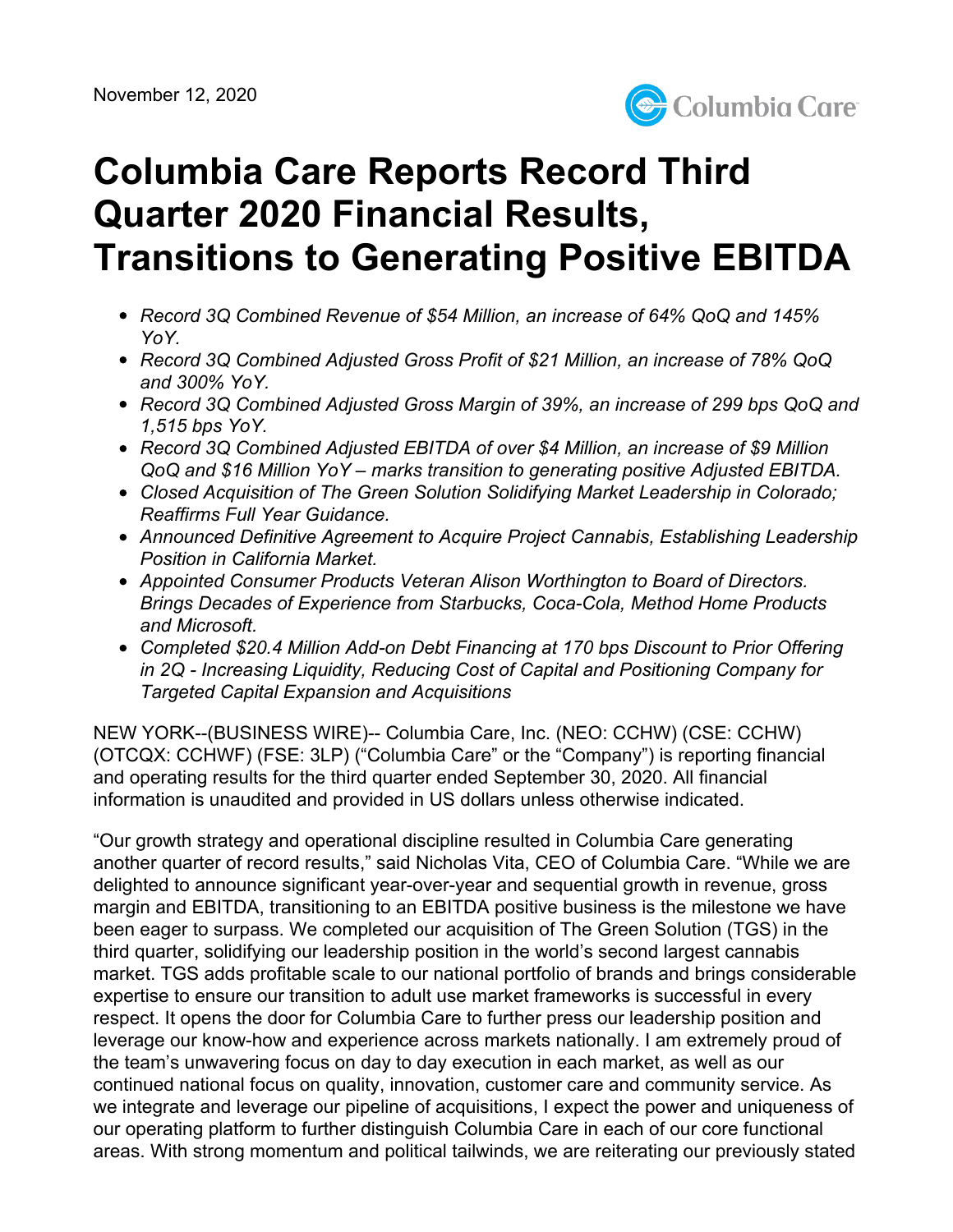revenue, gross margin, and adjusted EBITDA guidance for the full year 2020."

Third quarter 2020 combined and reported results include one month of contribution from The Green Solution (TGS) in Colorado, which the Company acquired on September 1, 2020. For the month of September, TGS generated approximately \$9.5 million of revenue, \$4.3 million of gross profit, and \$2.4 million of adjusted EBITDA. Through the third quarter, pro forma including the TGS acquisition, Columbia Care had Combined Revenue, Gross Profit and Adjusted EBITDA of \$178.6 million, \$68.6 million and \$1.4 million, respectively.

|                                           | Q3 2020  | Q2 2020  | Q3 2019              | $%$ QoQ $\%$ YoY |           |
|-------------------------------------------|----------|----------|----------------------|------------------|-----------|
| <b>Combined Revenue</b>                   | 54,162∥  | \$33,012 | $\frac{1}{2}$ 22,120 | 64%              | 145%      |
| Combined Adj. Gross Profit <sup>(1)</sup> | \$21,157 | \$11,908 | 5,290                | 78%              | 300%      |
|                                           |          |          |                      | 299              | 1515      |
| Combined Adj. Gross Margin <sup>(1)</sup> | 39%      | 36%      | 24%                  | bps              | bps       |
| Combined Adj. EBITDA                      | 4.226    | (4,734)  | $\sqrt{(11,758)}$    | <b>NM</b>        | <b>NM</b> |

**Third Quarter 2020 Financial Highlights 1** *(in \$ thousands, excl. margin items):*

**As Reported (Ex. OH Dispensaries, Includes impact of M&A related inventory write-up) (2) :**

| Revenue             | $\frac{1}{2}$ 48,703 | $\frac{1}{2}$ 28,413 | \$22,120           | 71%          | 120%      |
|---------------------|----------------------|----------------------|--------------------|--------------|-----------|
| <b>Gross Profit</b> | \$17,231             | \$10,140             | 5,290<br>\$        | 70%          | 226%      |
| Gross Margin        |                      |                      |                    |              | 1146      |
|                     | 35%                  | 36%                  |                    | 24% - 31 bps | bps       |
| Adj. EBITDA         | 3,077                | (5,481)              | $\vert \$(11,256)$ | <b>NM</b>    | <b>NM</b> |
| Cash                | $\frac{1}{2}$ 42,142 | $\frac{1}{2}$ 42,350 | $\$84,506$         | 0%           | $-50%$    |

(1) Excludes changes in fair value of biological assets and inventory sold for all periods presented, as well as \$1.8 million in Q3 2020 related to write-up of inventory acquired in TGS transaction.

(2) Excluding Ohio Dispensaries, Includes Impact of Acquisition Related Fair Market Inventory Write-Ups. OH dispensaries expected to consolidate after 12-month statutory review and approval period. Includes \$1.8 million impact to Gross Margin related to FMV write up of TGS inventory at close.

# **Key State Level Updates:**

# **Arizona:**

- Operational priority is to prepare for the market's conversion to adult use sales in April 2021 by expanding cultivation, manufacturing and wholesale supply capabilities.
- Increased plant count by more than 40% in 3Q in anticipation of positive election outcome.
- Targeting gross margin expansion through new product introductions and improving yield and harvest size.
- Secured the right to build additional, high-quality indoor cultivation facility co-located with the Tempe dispensary.
- Accelerating development plans for additional cultivation canopy, manufacturing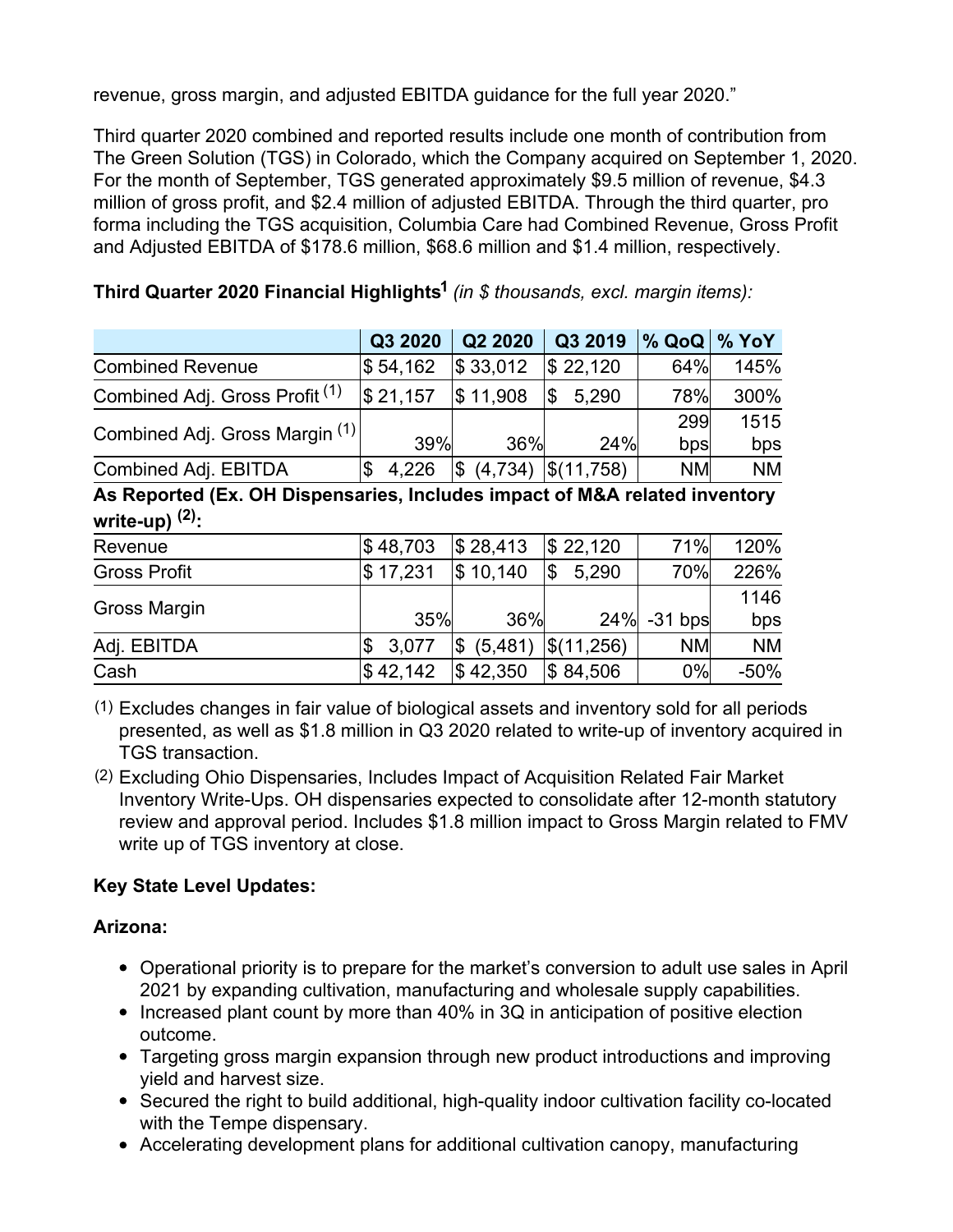capacity and introduction of branded edible lines into AZ wholesale market in 2Q 2021.

- Operationalized boutique bloom room for exotic strains at Tempe dispensary for customers to view plants and enhance consumer engagement and loyalty.
- *Top five market by revenue, generating positive adjusted EBITDA.*

## **California:**

- Signed definitive agreement in 3Q to acquire Los Angeles-based Project [Cannabis.](https://col-care.com/2020/09/08/columbia-care-signs-definitive-agreement-to-acquire-california-based-project-cannabis/)
- Organic revenue growth up more than 2x QoQ with significant gross margin improvement.
- Extraction and distillation facility commenced operations in July, with 20 liters of extract currently on the shelf and weekly inventory building up for production and wholesale revenue.
- As part of broader wholesale strategy, launched Amber and Press tablets in San Diego dispensary and secured third-party distribution partner for Amber, Press and Ceeds brands in LA County dispensaries.
- *Pro Forma the close of the Project Cannabis acquisition, CA will be a top five market by revenue, generating positive adjusted EBITDA.*

# **Colorado (pro forma results) 2 :**

- Completed acquisition of TGS, the state's largest vertically integrated cannabis operator.
- Revenue up 19% QoQ, driven by same store sales and significant increase in wholesale revenue.
- Gross Profit up 19% QoQ.
- Adjusted EBITDA up 45% QoQ.
- Trinidad cultivation facility harvest initiated in September, successfully completed in early November – one of the lowest cost, largest cannabis growing facilities in Colorado.
- *Top five market by revenue, generating positive adjusted EBITDA.*

# **Delaware**

- Significant QoQ increases in revenue, gross margin and adjusted EBITDA.
- Received approval for canopy expansion, adding roughly 20% capacity to meet increasing market demand.
- Only operator in the state with more than one dispensary and home delivery services.
- *Generating positive adjusted EBITDA.*

# **Florida**:

- Began local marketing initiatives in 3Q which have led to increased foot traffic and sales.
- Although revenue increased QoQ, new testing requirements and a shortage of approved labs caused a product approval backlog delaying commercial sales of new products.
- Remain on track to open four additional dispensaries in 2H 2020, with dispensaries in Miami and Brandon now open (October), Longwood opening on November 16<sup>th</sup> and Delray expected to open in November.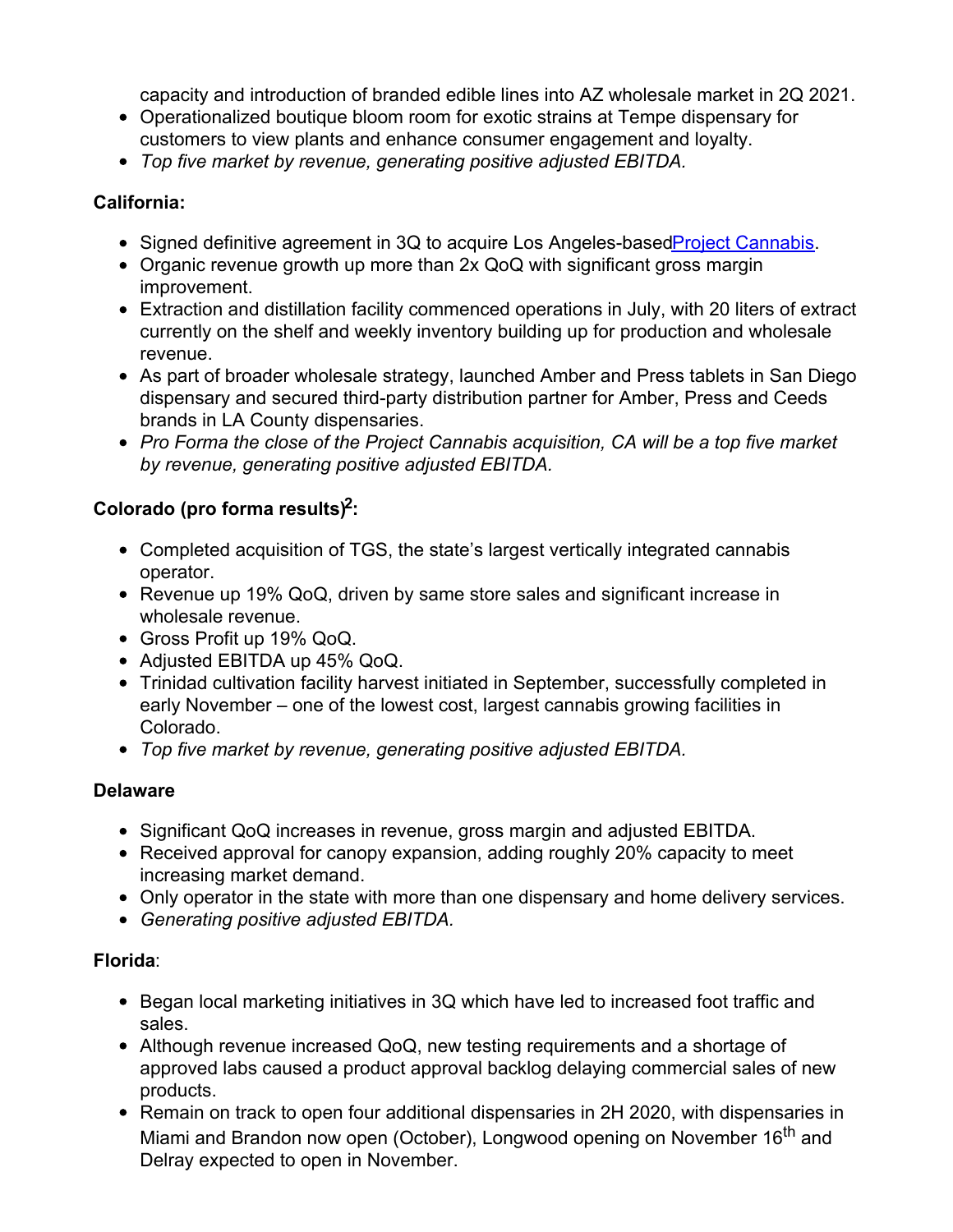## **Illinois**:

- Opened adult-use Villa Park dispensary in September; Statewide 3Q revenue up more than 2x QoQ.
- Canopy in Aurora cultivation facility at full capacity with record flower production; Current average cannabinoid profile stands at a company record 39.8%.
- Record flower production and wholesale revenue in Q3.
- Awarded second place for indica flower in Illinois Cannabis Cup.
- *Generating positive adjusted EBITDA.*

### **Massachusetts**:

- Revenue up more than 50% QoQ with strong gross margin and adjusted EBITDA margin expansion.
- Preparing to expand operational hours at all dispensaries.
- Expanded dispensary menus to include more internally produced, higher margin products.
- After delays, approved in Boston by Mayor's Cannabis Commission for Adult Use Co-Location, scheduled for final zoning board of appeals meeting in December.
- On track to expand wholesale presence in 4Q.
- *Top five market by revenue, generating positive adjusted EBITDA.*

## **New Jersey:**

- Adult-use sales approved for 2021; Company is materially expanding canopy and manufacturing throughput to prepare for conversion and to supply wholesale medical and adult-use market demand.
- Completed second harvest in October and on track to complete third by end of November.
- Established several wholesale partnerships to ensure medical products available for patients.
- Development of second and third dispensary locations in process.

## **New York:**

- 3Q revenue up nearly 25% QoQ.
- Primary driver of growth is continued introduction of new formats and formulations.
- Wholesale revenue also significant contributor to growth.
- Company is pursuing additional expansion plans to increase cultivation and manufacturing capacity.
- *Excluding one-time impact of product development costs for new initiatives, New York was adjusted EBITDA positive.*

# **Ohio:**

- Revenue up more than 30% QoQ with significant gross margin and adjusted EBITDA margin expansion.
- Reached full canopy in Mount Orab cultivation facility at the end of July; Actively pursuing canopy expansion options.
- Record flower production and wholesale revenue in Q3. Selling products to nearly 80%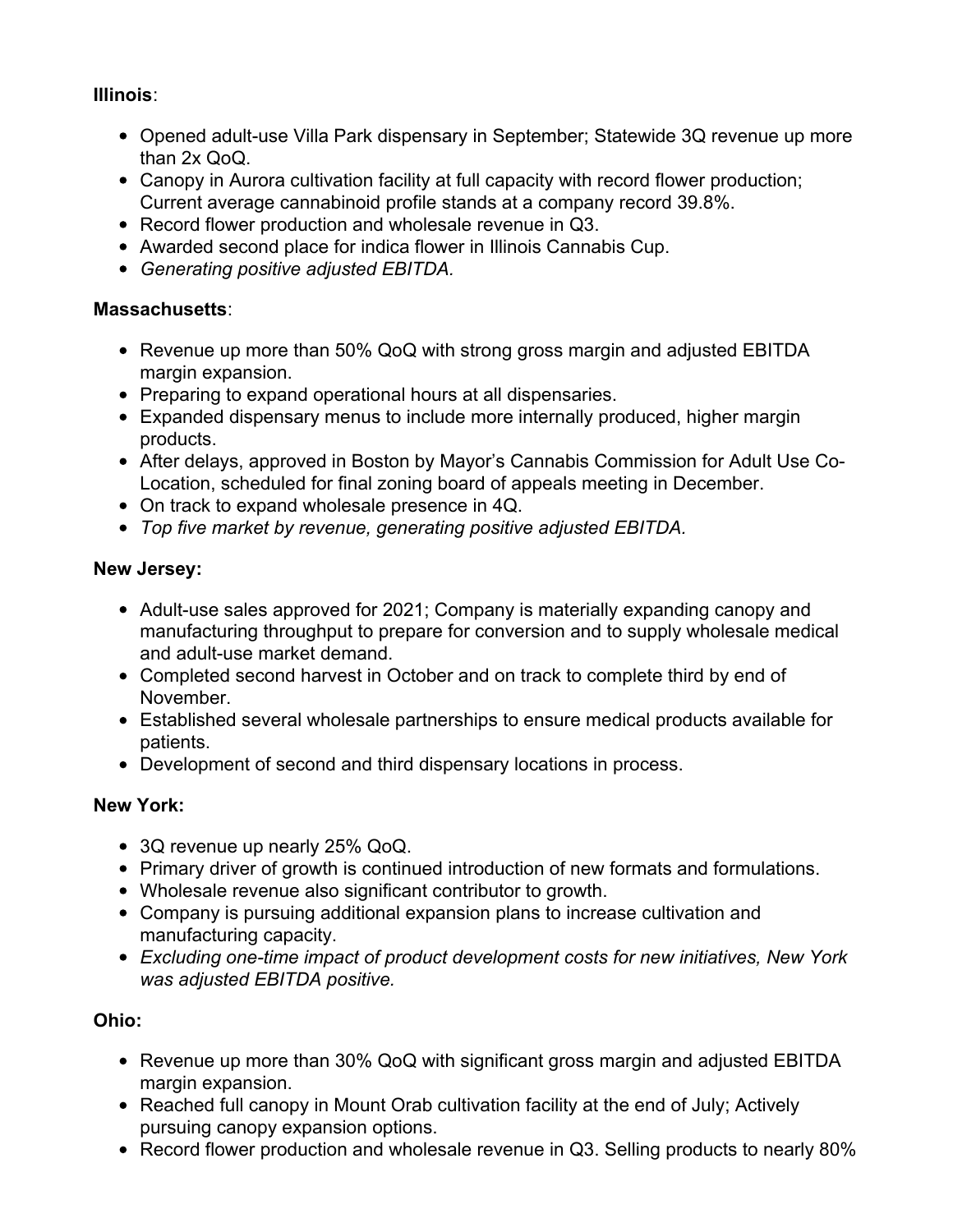of dispensaries in Ohio.

- Began vaporization and tincture commercialization activities in Columbus manufacturing facility.
- *Top five market by revenue, generating positive adjusted EBITDA.*

## **Pennsylvania**:

- Revenue up nearly 20% QoQ.
- Continued record productivity metrics within our dispensaries.
- Pursuing retail expansion opportunities to meet increased transaction volumes.
- *Top five market by revenue, generating positive adjusted EBITDA.*

Vita continued: "We have executed on our plans to deepen our market footprint and expand our product portfolio. Last month, we were awarded a medical cultivation license in West Virginia. On September 8<sup>th</sup>, we announced a definitive agreement to acquire Project Cannabis, an integrated, award-winning, California-based cannabis company. The acquisition will enable us to materially increase our scale throughout California and position our wholesale and manufacturing operations as one of the leading suppliers in the state. Project Cannabis will also significantly expand our portfolio of unique products and nationally recognized premium brands. Subsequent to the quarter, we announced the launch of our first internally developed cannabis lifestyle brand, Seed & Strain, which provides customers with potent, high-quality adult use products processed with the same standards and practices we use on our medical products. These developments further position Columbia Care as much more than a medical cannabis company, as we now have premium consumer brands to go alongside our growing adult-use retail and manufacturing footprint.

"As we look ahead, we will continue to focus on driving growth and profitability in our core markets while capitalizing on opportunistic M&A. We will also continue executing on our organic growth strategy, as reflected by our expansion programs in AZ, IL, MA, MO, NJ, NY, UT, and VA along with our recent medical cultivation license award in West Virginia. Our balance sheet remains strong and our recent debt financing continues to reflect the confidence the institutional community has in the operational foundation we have built. We look forward to maintaining significant momentum through the fourth quarter and into 2021 as even more of our markets convert to adult-use sales."

# **2020 Outlook**

| <b>Metric</b>                       | Stand-alone Pro forma basis<br>basis |                 |  |  |
|-------------------------------------|--------------------------------------|-----------------|--|--|
| <b>Combined Revenue</b>             | $$155M - $180M$                      | \$234M - \$265M |  |  |
| <b>Combined Gross Margin</b>        | $40\% + in Q4$                       | $40\% + in Q4$  |  |  |
| <b>Break-even Combined Adjusted</b> |                                      |                 |  |  |
| <b>EBITDA</b> timing                | Q4                                   | Q3              |  |  |
| Full year CAPEX                     | \$45M - \$50M                        | $$45M - $50M$   |  |  |

Columbia Care's 2020 outlook is based on current trends and is consistent with its previously disclosed forecast on August 10, 2020. For Fiscal 2020, the Company is providing guidance to reflect the transition from its 2019 growth strategy of activating licensed jurisdictions to achieving scale in each market. As a practical matter, in providing its 2020 guidance,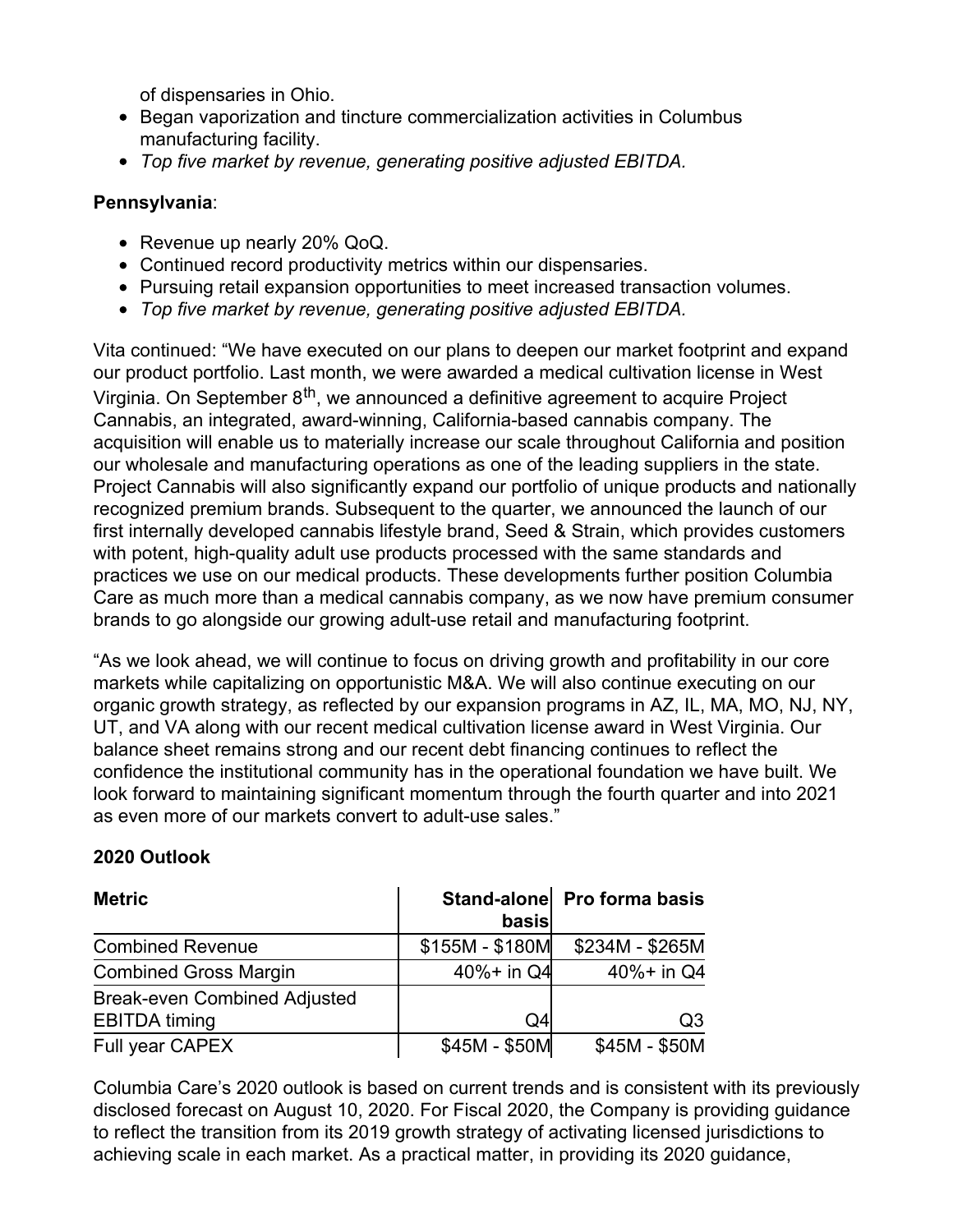Columbia Care does not incorporate changes in the regulatory environment, including the potentially positive impact of any future transitions from medical only to medical and adult use programs, despite the Company's expectations for several markets to convert in the next 12 months. The Company also excludes recent wins in Missouri, Utah and West Virginia as well as any new market openings, the development of additional assets, future M&A and/or license pursuit activities. See *"Caution Concerning Forward-Looking Statements"* below for further discussion.

#### **Conference Call and Webcast Details**

Management will host a conference call today at 4:30 p.m. ET to discuss its third quarter results.

To access the live conference call via telephone, please dial 1-877-407-8914 (US Callers) or 1-201-493-6795 (international callers). A live audio webcast of the call will also be available in the Investor Relations section of the Company's website at <https://ir.col-care.com/> or at <https://78449.themediaframe.com/dataconf/productusers/colc/mediaframe/41357/indexl.html>

A replay of the audio webcast will be available in the Investor Relations section of the Company's website approximately 2 hours after completion of the call and will be archived for 30 days.

#### **Non-IFRS Financial Measures**

In this press release, Columbia Care refers to certain non-IFRS financial measures, Combined Revenue, Adjusted EBITDA, Combined Adjusted EBITDA, gross profit excluding changes in fair value of biological assets and inventory sold and Combined Gross Profit excluding changes in fair value of biological assets and inventory sold. These measures do not have any standardized meaning prescribed by IFRS and may not be comparable to similar measures presented by other companies. Columbia Care considers certain non-IFRS measures to be meaningful indicators of the performance of its business. A reconciliation of such non-IFRS financial measures to their nearest comparable IFRS measure is included in this press release and a further discussion of some of these items is contained in the Company's Management, Discussion and Analysis for the three and nine months ended September 30, 2020 dated November 11, 2020.

## **About Columbia Care Inc.**

Columbia Care is one of the largest and most experienced cultivators, manufacturers and providers of medical and adult use cannabis products and related services with licenses in 18 US jurisdictions and the EU. Columbia Care currently operates 100 facilities<sup>3</sup> including 76 dispensaries and 24 cultivation and manufacturing facilities. Columbia Care is one of the original providers of medical cannabis in the United States, and continues to deliver an industry-leading, patient-centered medicinal cannabis operation that has quickly expanded into the adult use market as a premier operator. The company currently offers products spanning flower, edibles, oils, and tablets, and manufactures popular brands including Amber and Platinum Label CBD. With more than four million sales transactions since its inception in 2012, Columbia Care is known for setting the standard for compassion, professionalism, quality, care, and innovation in the rapidly expanding cannabis industry. For more information on Columbia Care, please visit [www.col-care.com.](http://www.col-care.com)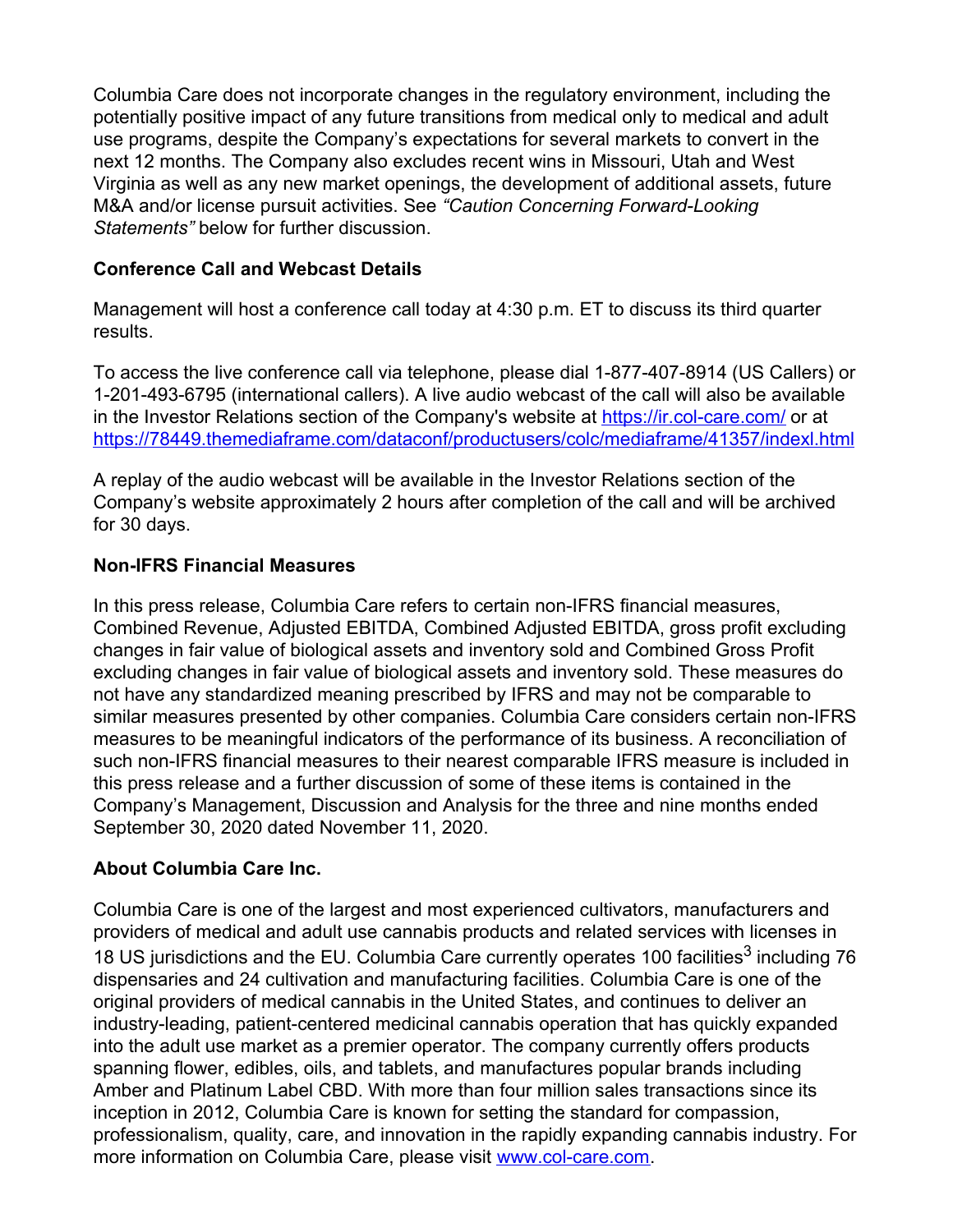*<sup>1</sup> Combined metrics for all periods presented include operations from CannAscend in Ohio. The Company purchased an exclusive option to acquire all outstanding membership interests in CannAscend following their twelfth month of operation and is subject to regulatory approval. Combined metrics for Q3 2020 exclude the impact of inventory writeups related to the acquisition of TGS and include one month of operations from The Green Solution in Colorado, which Columbia Care acquired on September 1, 2020. See table 5 for a reconciliation of reported and combined revenue.*

*<sup>2</sup> Proforma results reflect an entire quarter of contribution from TGS for the periods presented.*

<sup>3</sup> *Pro forma facilities either open or under development; includes facilities where Columbia Care provides consultative services pursuant to the terms of a management services arrangement*

## **Caution Concerning Forward-Looking Statements**

 $\frac{1}{2}$  ,  $\frac{1}{2}$  ,  $\frac{1}{2}$  ,  $\frac{1}{2}$  ,  $\frac{1}{2}$  ,  $\frac{1}{2}$  ,  $\frac{1}{2}$ 

This press release contains certain statements that constitute forward-looking information within the meaning of applicable securities laws ("forward-looking statements"). Statements concerning Columbia Care's objectives, goals, strategies, priorities, intentions, plans, beliefs, expectations and estimates, and the business, operations, financial performance and condition of Columbia Care as well as statements under the heading "2020 Outlook" are forward-looking statements. The words "believe", "expect", "anticipate", "estimate", "intend", "may", "will", "would", "could", "should", "continue", "plan", "goal", "objective", and similar expressions and the negative of such expressions are intended to identify forward-looking statements, although not all forward-looking statements contain these identifying words.

Certain material factors and assumptions were applied in providing these forward-looking statements. Forward-looking information involves numerous assumptions, including assumptions on revenue and expected gross margins, capital allocation, EBITDA break even targets and other financial results; growth of its operations via expansion, for the effects of any transactions; expectations for the potential benefits of any transactions including the acquisition of The Green Solution and Project Cannabis; statements relating to the business and future activities of, and developments related to, the Company after the date of this press release, including such things as future business strategy, competitive strengths, goals, expansion and growth of the Company's business, operations and plans; expectations that planned acquisitions (including the acquisition of Project Cannabis) will be completed as previously announced; expectations regarding cultivation and manufacturing capacity; expectations regarding receipt of regulatory approvals; expectations that licenses applied for will be obtained; potential future legalization of adult-use and/or medical cannabis under U.S. federal law; expectations of market size and growth in the U.S. and the states in which the Company operates; expectations for other economic, business, regulatory and/or competitive factors related to the Company or the cannabis industry generally; and other events or conditions that may occur in the future. Forward-looking statements may relate to future financial conditions, results of operations, plans, objectives, performance or business developments. These statements speak only as at the date they are made and are based on information currently available and on the then current expectations. Holders of securities of the Company are cautioned that forward-looking statements are not based on historical facts but instead are based on reasonable assumptions and estimates of management of the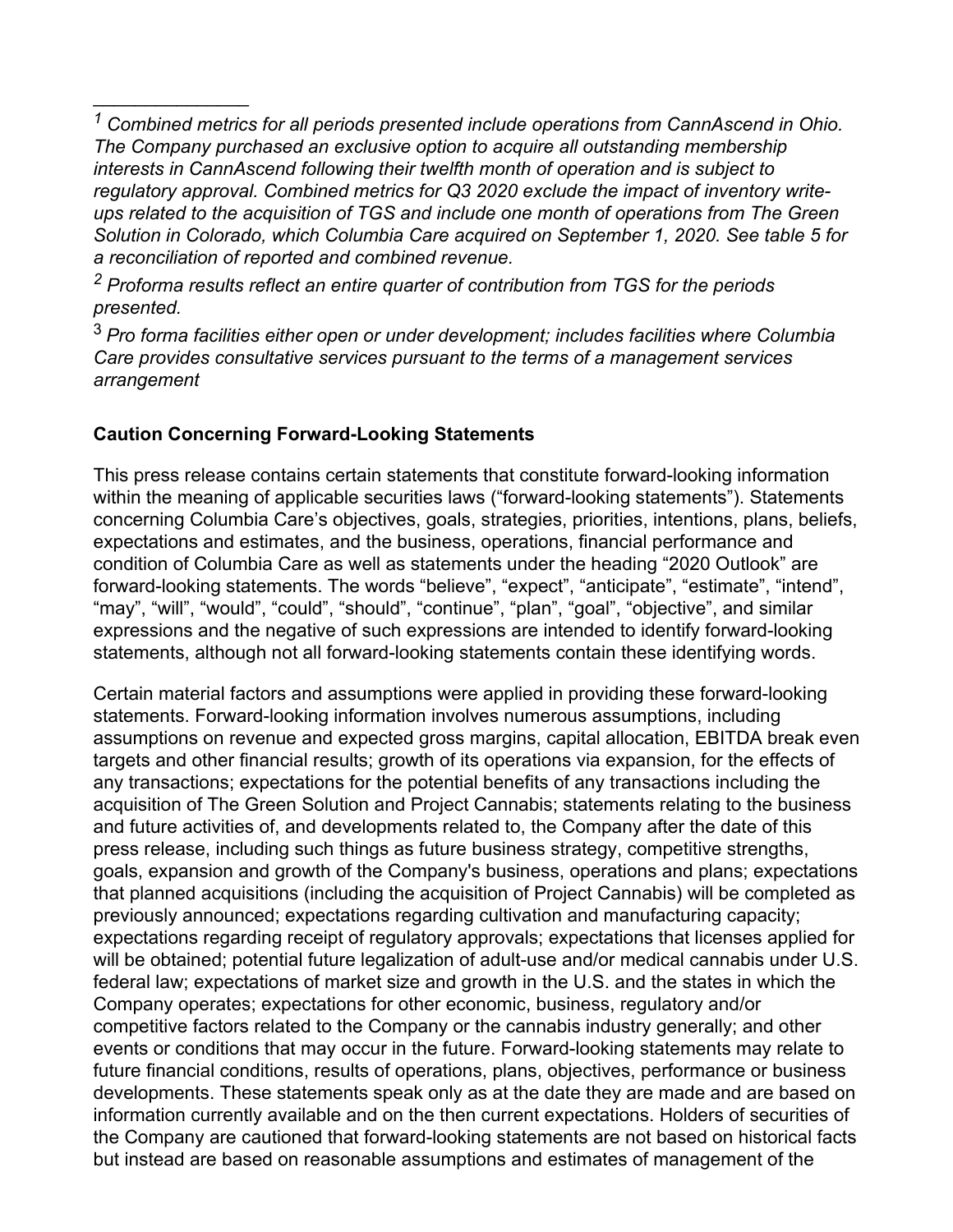Company at the time they were provided or made and involve known and unknown risks, uncertainties and other factors which may cause the actual results, performance or achievements of the Company, as applicable, to be materially different from any future results, performance or achievements expressed or implied by such forward-looking statements, including, but not limited to, risks and uncertainties related to: the available funds of the Company and the anticipated use of such funds; the availability of financing opportunities; legal and regulatory risks inherent in the cannabis industry; risks associated with economic conditions, dependence on management and currency risk; risks relating to U.S. regulatory landscape and enforcement related to cannabis, including political risks; risks relating to anti-money laundering laws and regulation; other governmental and environmental regulation; public opinion and perception of the cannabis industry; risks related to contracts with third-party service providers; risks related to the enforceability of contracts; reliance on the expertise and judgment of senior management of the Company, and ability to retain such senior management; risks related to proprietary intellectual property and potential infringement by third parties; risks relating to the management of growth; increasing competition in the industry; risks inherent in an agricultural business; risks relating to energy costs; risks associated to cannabis products manufactured for human consumption including potential product recalls; reliance on key inputs, suppliers and skilled labor; cybersecurity risks; ability and constraints on marketing products; fraudulent activity by employees, contractors and consultants; tax and insurance related risks; risks related to the economy generally; risk of litigation; conflicts of interest; risks relating to certain remedies being limited and the difficulty of enforcement of judgments and effect service outside of Canada; risks related to future acquisitions or dispositions; sales by existing shareholders; limited research and data relating to cannabis; as well as those risk factors discussed under "Risk Factors" in Columbia Care's Annual Information Form dated March 31, 2020 and filed with the applicable Canadian securities regulatory authorities on SEDAR at [www.sedar.com](http://www.sedar.com), in the Company's Annual Information Form, and as described from time to time in documents filed by the Company with Canadian securities regulatory authorities.

The purpose of forward-looking statements is to provide the reader with a description of management's expectations, and such forward-looking statements may not be appropriate for any other purpose. In particular, but without limiting the foregoing, disclosure in this press release as well as statements regarding the Company's objectives, plans and goals, including future operating results and economic performance may make reference to or involve forward-looking statements. Although the Company believes that the expectations reflected in such forward-looking statements are reasonable, it can give no assurance that such expectations will prove to have been correct. A number of factors could cause actual events, performance or results to differ materially from what is projected in the forwardlooking statements. No undue reliance should be placed on forward-looking statements contained in this press release. Such forward-looking statements are made as of the date of this press release. Columbia Care undertakes no obligation to update or revise any forwardlooking statements, whether as a result of new information, future events or otherwise, except as required by applicable law. The Company's forward-looking statements are expressly qualified in their entirety by this cautionary statement.

This news release contains future-oriented financial information and financial outlook information (collectively, "FOFI") about Columbia Care's prospective results of operations, production and production efficiency, commercialization, revenue, gross margins and capex, all of which are subject to the same assumptions, risk factors, limitations, and qualifications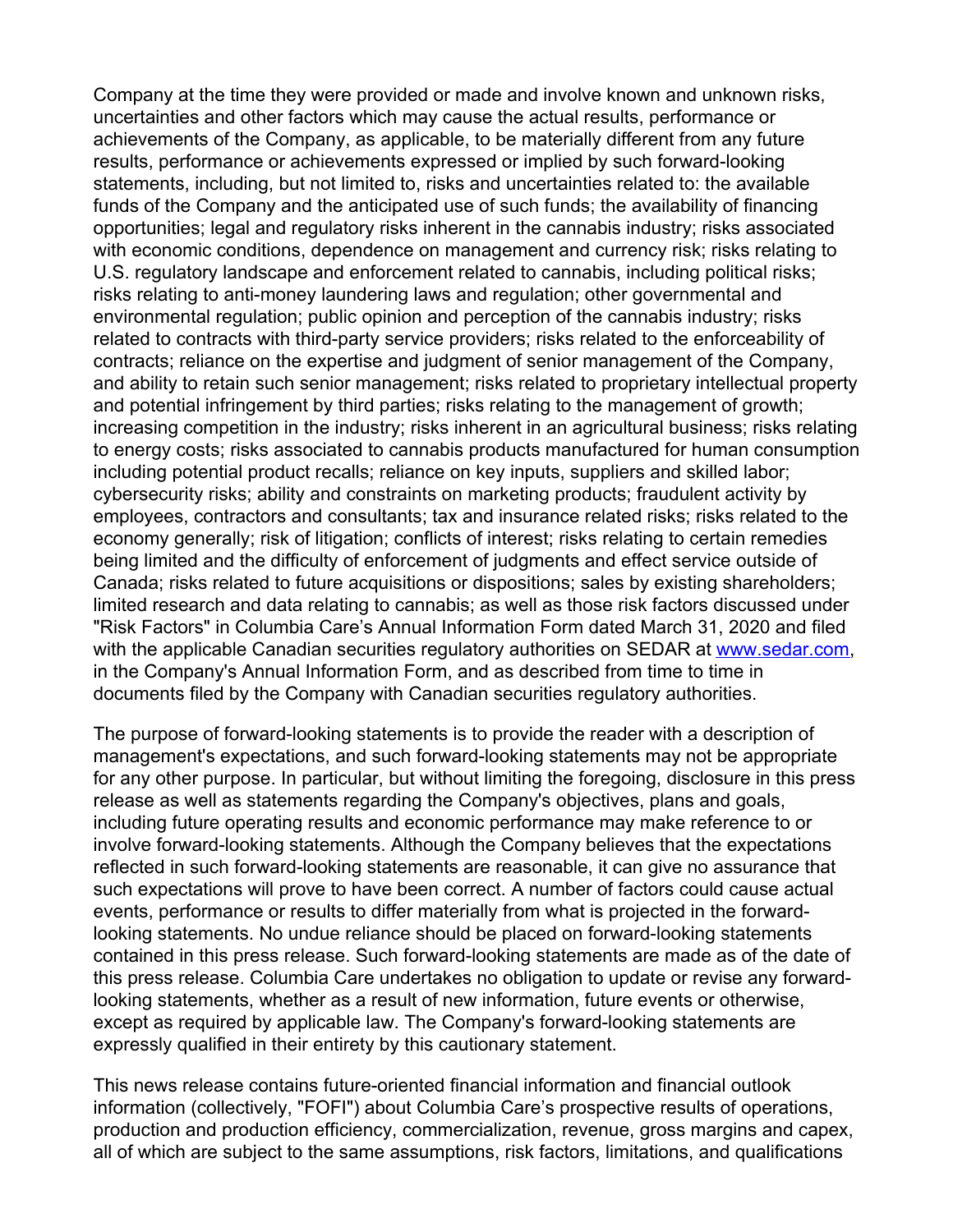as set forth in the above paragraph. FOFI contained in this document was approved by management as of the date of this document and was provided for the purpose of providing further information about Columbia Care's future business operations. Columbia Care disclaims any intention or obligation to update or revise any FOFI contained in this document, whether because of new information, future events or otherwise, unless required pursuant to applicable law. Readers are cautioned that the FOFI contained in this document should not be used for purposes other than for which it is disclosed herein.

## **TABLE 1 - CONDENSED CONSOLIDATED STATEMENTS OF OPERATIONS**

|                                                                                                  | <b>Three Months Ended</b>                                    |                | <b>Nine Months Ended</b>     |                              |  |  |
|--------------------------------------------------------------------------------------------------|--------------------------------------------------------------|----------------|------------------------------|------------------------------|--|--|
|                                                                                                  | <b>September</b><br><b>September</b><br>30, 2019<br>30, 2020 |                | <b>September</b><br>30, 2020 | <b>September</b><br>30, 2019 |  |  |
| Revenue                                                                                          | \$<br>48,703 \$                                              | 22,120 \$      | 103,439 \$                   | 54,287                       |  |  |
| <b>Production costs</b>                                                                          | (31, 472)                                                    | (16, 830)      | (68, 035)                    | (39, 167)                    |  |  |
| Gross profit before fair value<br>adjustments                                                    | 17,231                                                       | 5,290          | 35,404                       | 15,120                       |  |  |
| Fair value adjustments<br>biological assets, net                                                 | 12,060                                                       | 10,389         | 12,297                       | 3,590                        |  |  |
| Gross profit                                                                                     | 29,291                                                       | 15,679         | 47,701                       | 18,710                       |  |  |
| Operating expenses                                                                               | (33, 648)                                                    | (33, 819)      | (94, 796)                    | (95, 013)                    |  |  |
| Loss from operations                                                                             | (4, 357)                                                     | (18, 140)      | (47,095)                     | (76, 303)                    |  |  |
| Other expense, net                                                                               | (6, 864)                                                     | (458)          | (11, 477)                    | (176)                        |  |  |
| Income tax expense                                                                               | (315)                                                        | (1, 264)       | (949)                        | (2, 233)                     |  |  |
| Net loss                                                                                         | (11, 536)                                                    | (19, 862)      | (59, 521)                    | (78, 712)                    |  |  |
| Net loss attributable to non-<br>controlling interests                                           | (681)                                                        | (1, 599)       | (4, 422)                     | (1, 947)                     |  |  |
| Net loss attributable to<br>Columbia Care shareholders                                           | \$<br>$(10, 855)$ \$                                         | $(18, 263)$ \$ | $(55,099)$ \$                | (76, 765)                    |  |  |
| Weighted average common<br>shares outstanding - basic and<br>diluted                             | 235,682,767                                                  | 216,269,530    | 223,461,261                  | 207,729,060                  |  |  |
| Earnings per common share<br>attributable to Columbia Care<br>shareholders - basic and diluted\$ | $(0.05)$ \$                                                  | $(0.08)$ \$    | $(0.25)$ \$                  | (0.37)                       |  |  |

(in US \$ thousands, except share and per share figures, unaudited)

## **TABLE 2 - RECONCILIATION OF IFRS TO NON-IFRS MEASURES**

(in US \$ thousands, unaudited)

**Three Months Ended Nine Months Ended**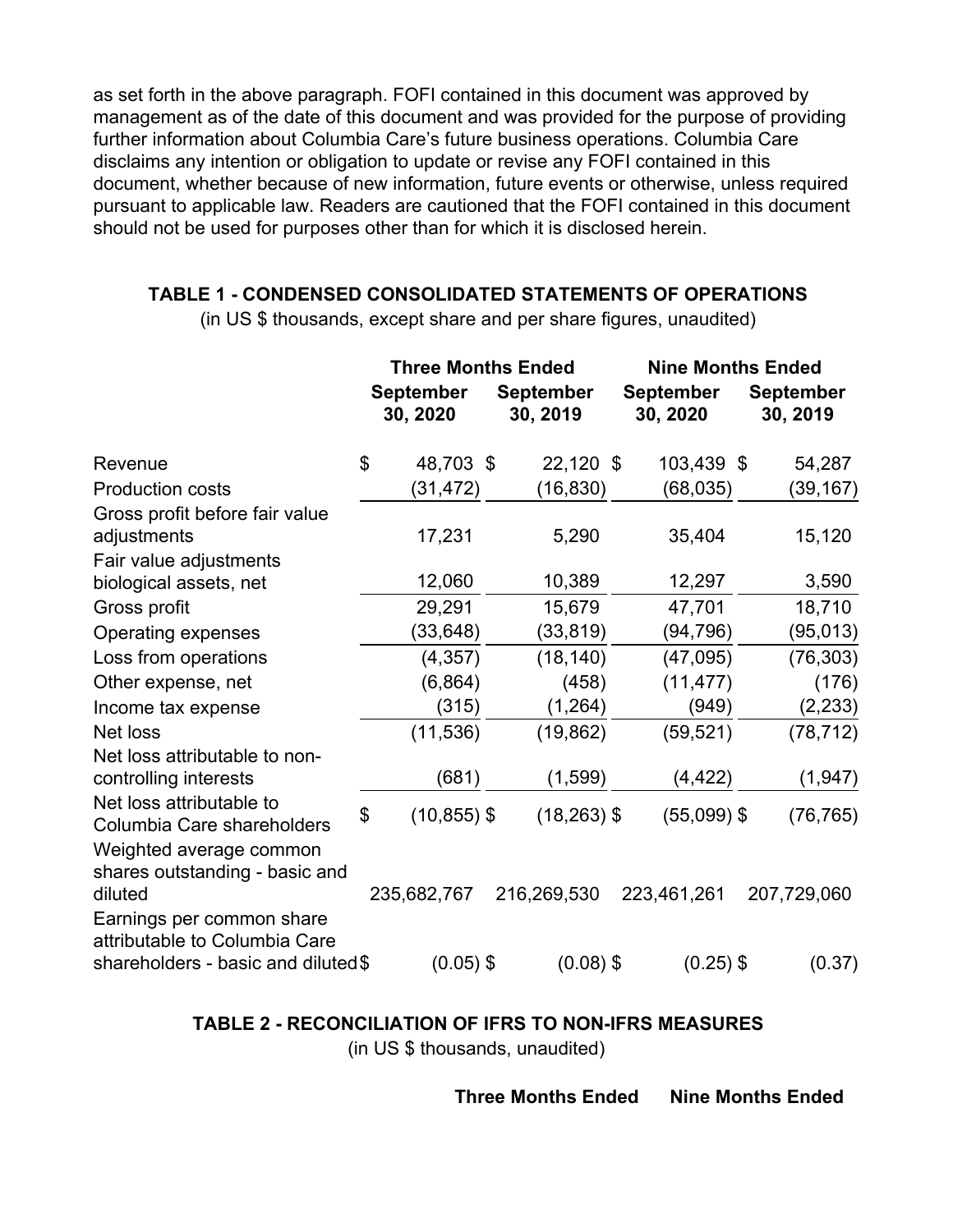|                                                                                         |                           | 30, 2020      | September September September September<br>30, 2019 |                | 30, 2020       | 30, 2019  |
|-----------------------------------------------------------------------------------------|---------------------------|---------------|-----------------------------------------------------|----------------|----------------|-----------|
| Net loss                                                                                | \$                        | $(11,536)$ \$ | $(19,862)$ \$                                       |                | $(59, 521)$ \$ | (78, 712) |
| Income tax expense                                                                      |                           | 315           | 1,264                                               |                | 949            | 2,233     |
| Depreciation and amortization                                                           |                           | 7,895         | 4,231                                               |                | 19,525         | 10,260    |
| Net interest and debt amortization                                                      |                           | 4,308         | 350                                                 |                | 6,789          | 1,175     |
| <b>EBITDA</b>                                                                           | $\boldsymbol{\mathsf{S}}$ | 982           | \$<br>$(14, 017)$ \$                                |                | $(32,258)$ \$  | (65,044)  |
| Share-based compensation                                                                |                           | 7,218         | 13,150                                              |                | 22,341         | 24,539    |
| Fair value adjustments biological assets,<br>net                                        |                           | (12,060)      | (10, 389)                                           |                | (12, 297)      | (3,590)   |
| Fair value mark-up for acquired inventory<br>Adjustments for acquisition and other non- |                           | 1,765         |                                                     |                | 1,765          |           |
| core costs                                                                              |                           | 2,616         |                                                     |                | 3,483          |           |
| Fair value changes on derivative liabilities                                            |                           | 2,556         |                                                     |                | 2,556          |           |
| Impairment on disposal group                                                            |                           |               |                                                     |                | 1,969          |           |
| Listing fee expense                                                                     |                           |               |                                                     |                |                | 11,071    |
| <b>Adjusted EBITDA</b>                                                                  | \$                        | 3,077         | \$<br>(11, 256)                                     | $\mathfrak{S}$ | $(12, 441)$ \$ | (33,024)  |

#### **TABLE 3 - CONDENSED CONSOLIDATED STATEMENTS OF CASH FLOW**

(in US \$ thousands, unaudited)

|                                                                                    | <b>Three Months Ended</b><br>30, 2020 | September September September September<br>30, 2019 | <b>Nine Months Ended</b><br>30, 2020 | 30, 2019  |
|------------------------------------------------------------------------------------|---------------------------------------|-----------------------------------------------------|--------------------------------------|-----------|
| Net cash used in operating activities<br>Net cash provided by (used in) investment | \$                                    | $(7,103)$ \$ $(11,332)$ \$ $(35,627)$ \$            |                                      | (53, 626) |
| activities                                                                         | 5,810                                 | (26, 714)                                           | (23,909)                             | (58, 119) |
| Net cash provided by (used in) financing<br>activities                             | 1,085                                 | (2,758)                                             | 54,214                               | 150,010   |
| Net (decrease) increase in cash                                                    | (208)                                 | (40, 804)                                           | (5,322)                              | 38,265    |
| Cash balance - beginning of period                                                 | 42,350                                | 125,310                                             | 47,464                               | 46,241    |
| Cash balance - end of period                                                       | 42,142                                | 84,506                                              | 42,142                               | 84,506    |

## **TABLE 4 - CONDENSED CONSOLIDATED STATEMENTS OF FINANCIAL POSITION (SELECT ITEMS)**

(in US \$ thousands, unaudited)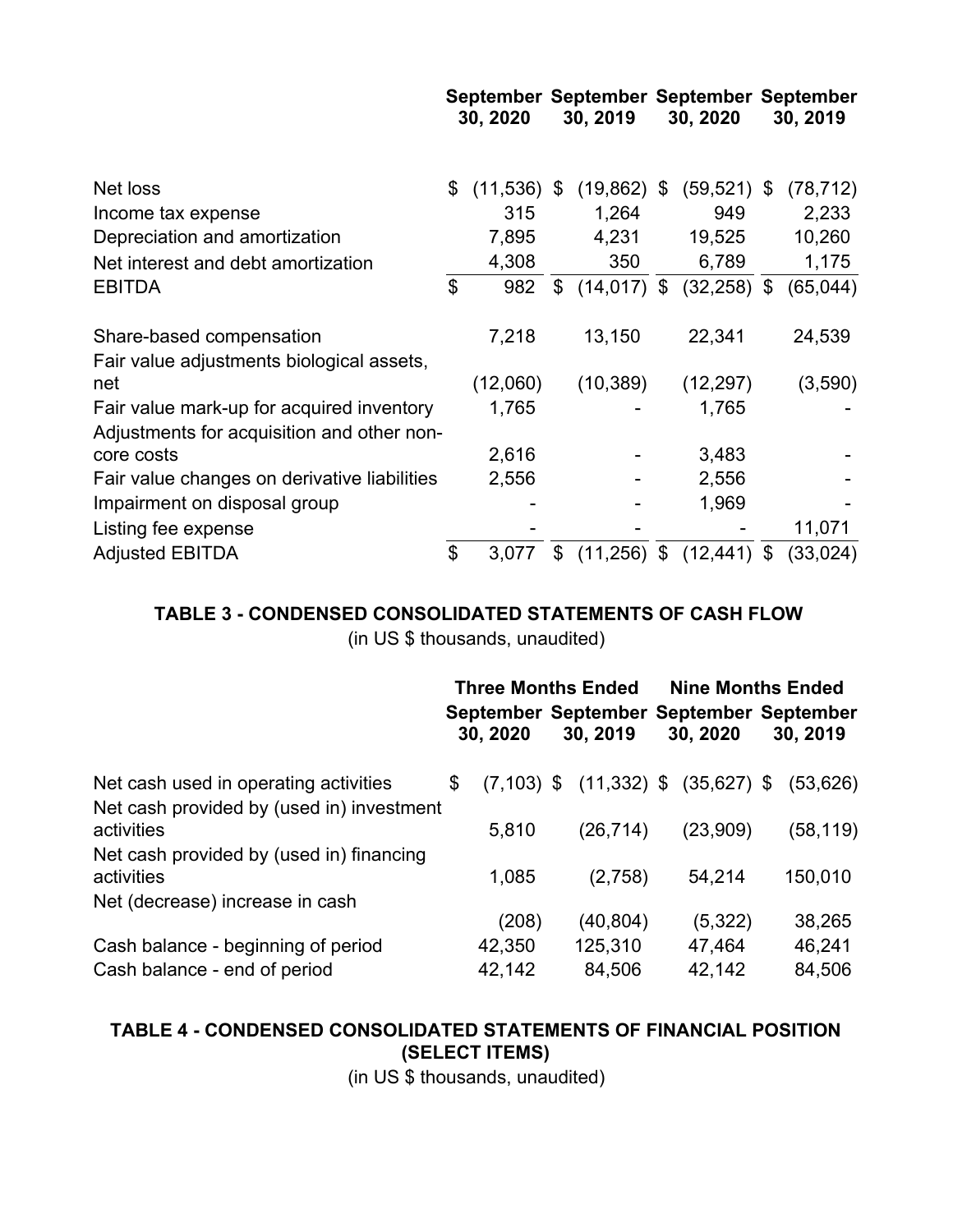|                                  | <b>September</b><br>30, 2020 | <b>December</b><br>31, 2019 |         |  |  |
|----------------------------------|------------------------------|-----------------------------|---------|--|--|
| Cash                             | \$<br>42,142                 | \$                          | 47,464  |  |  |
| Total current assets             | 204,206                      |                             | 154,489 |  |  |
| Property and equipment, net      | 116,023                      |                             | 104,034 |  |  |
| Right of use assets              | 185,453                      |                             | 79,031  |  |  |
| <b>Total assets</b>              | 741,428                      |                             | 402,276 |  |  |
| <b>Total current liabilities</b> | 91,665                       |                             | 35,402  |  |  |
| <b>Total liabilities</b>         | 394,619                      |                             | 135,344 |  |  |
| Total equity                     | 346,809                      |                             | 266,932 |  |  |

#### **TABLE 5 - COMBINED FINANCIALS AND RECONCILIATIONS**

(in US \$ thousands, unaudited)

|                                                                                                         | <b>Three Months Ended</b> |                          |    | <b>Nine Months Ended</b> |    |                                                     |    |           |
|---------------------------------------------------------------------------------------------------------|---------------------------|--------------------------|----|--------------------------|----|-----------------------------------------------------|----|-----------|
|                                                                                                         |                           | 30, 2020                 |    | 30, 2019                 |    | September September September September<br>30, 2020 |    | 30, 2019  |
| Revenue, as reported<br>CannAscend revenues<br><b>Eliminations</b>                                      | \$                        | 48,703<br>5,674<br>(215) | \$ | $22,120$ \$              |    | 103,439<br>12,886<br>(215)                          | \$ | 54,287    |
| <b>Combined revenue</b>                                                                                 |                           | 54,162                   |    | 22,120                   |    | 116,110                                             |    | 54,287    |
| Gross profit before fair value adjustments,<br>as reported<br>CannAscend gross profit before fair value | \$                        | 17,231                   | \$ | 5,290                    | \$ | 35,404                                              | \$ | 15,120    |
| adjustments                                                                                             |                           | 2,300                    |    |                          |    | 5,103                                               |    |           |
| Eliminations                                                                                            |                           | (139)                    |    |                          |    | (139)                                               |    |           |
| Combined gross profit before fair value<br>adjustments                                                  |                           | 19,392                   |    | 5,290                    |    | 40,368                                              |    | 15,120    |
| Adjusted EBITDA, as reported                                                                            | \$                        | 3,077                    | \$ | $(11,256)$ \$            |    | $(12, 441)$ \$                                      |    | (33,024)  |
| CannAscend adjusted EBITDA                                                                              |                           | 1,225                    |    | (502)                    |    | 2,144                                               |    | (940)     |
| Eliminations                                                                                            |                           | (76)                     |    |                          |    | (76)                                                |    |           |
| <b>Combined adjusted EBITDA</b>                                                                         |                           | 4,226                    |    | (11, 758)                |    | (10, 373)                                           |    | (33, 964) |

View source version on businesswire.com: <https://www.businesswire.com/news/home/20201112005980/en/>

**Investor Contact:** Cristina De Tomasi Investor Relations